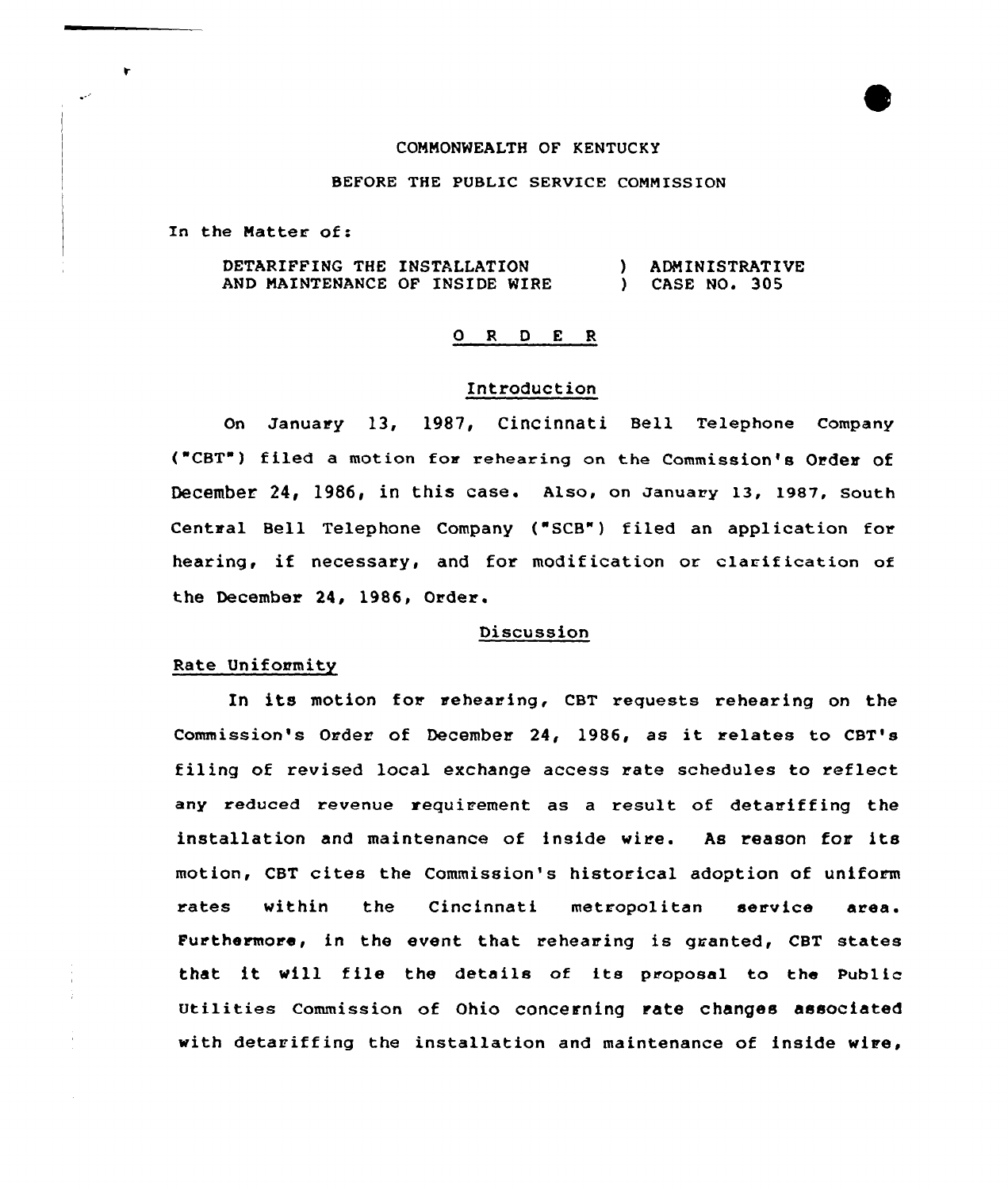the Ohio Commission's Order on detariffing the installation and maintenance of inside wire, and tariff revisions required by the Ohio Commission in connection with detariffing the installation and maintenance of inside wire, for Commission consideration on rehearing.

Since the Commission has historically adopted a policy of uniform rates in the Cincinnati metropolitan service area, in the opinion of the Commission, CBT should be granted rehearing on the issue of rate uniformity, in order that CBT may file testimony and other information salient to the issue of rate uniformity.

# Inside Wire Tariff Filings

 $\bullet$ 

Ť

On November 10, 1986, SCB filed tariff revisions to disaggregate its trouble isolation and maintenance plan between tariffed and detariffed segments, effective January 1, 1987, coincident with detariffing the installation and maintenance of inside wire. In its application for hearing, SCB notes that while the Commission denied its proposed rate disaggregation in the Order of December 24, 1986, no mention was made of its proposed service disaggregation. Therefore, SCB requests that the Order of December 24, 1986, be "amended to indicate approval of the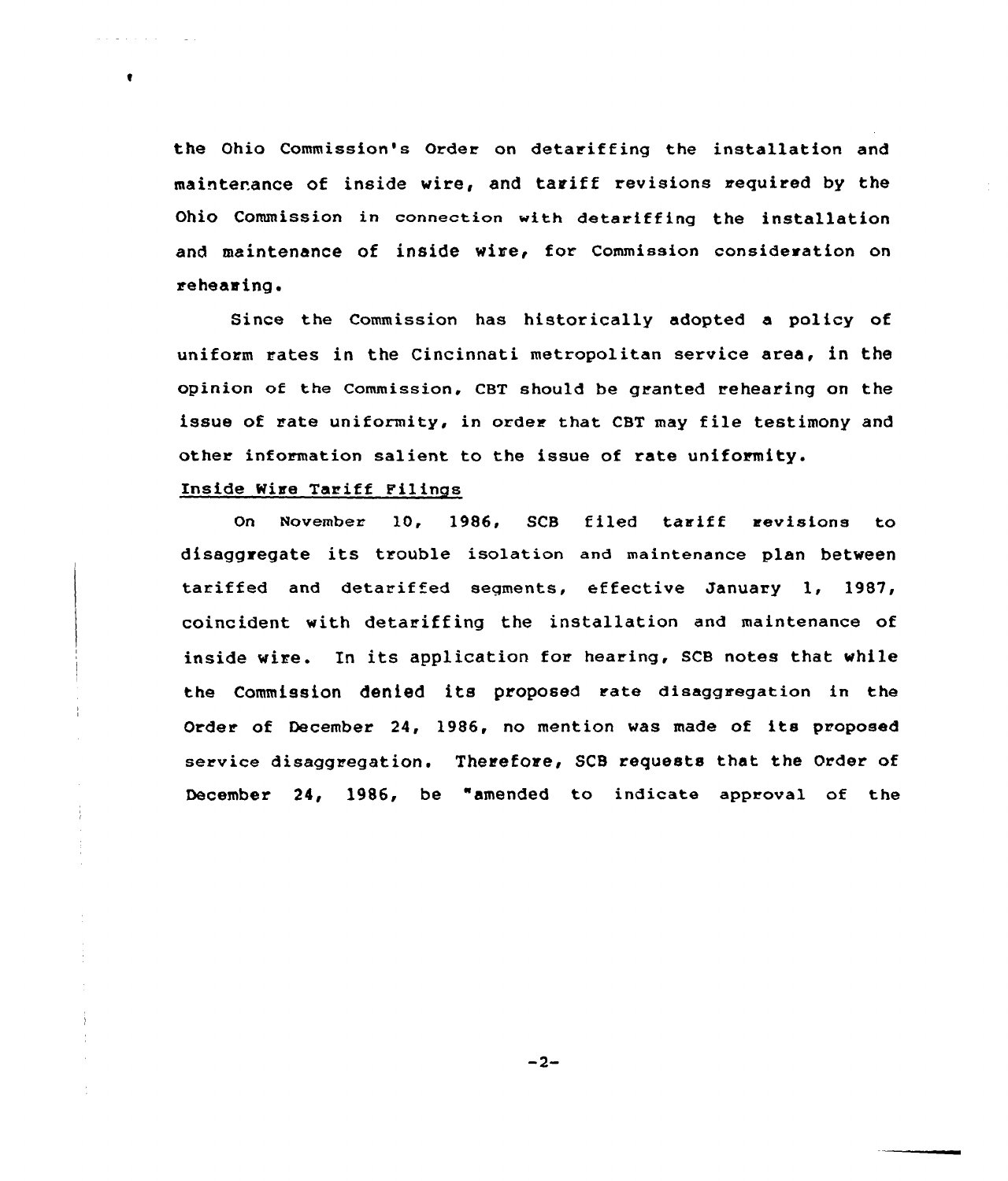proposed tariff pages, excepting the rate disaggregation, and to indicate that trouble determination<sup>1</sup> be continued for current MITIP<sup>2</sup> customers<sup>-3</sup>

In the opinion of the Commission, SCB's request that the Order of December 24, 1986, be amended to indicate approval of its proposed service disaggregation and application of trouble determination to current trouble isolation and maintenance plan customers should be granted in part and denied in part, without hearing.

The tariff revisions accomplishing SCB's service disaggregation were approved pursuant to 807 KAR 5:011, Section 9(1), effective January 1, 1987, and <sup>a</sup> rate disaggregation plan was approved on an interim basis by Order dated January 23, 1987, this case. Therefore, the Order of December 24, 1986, need not be amended to indicate approval of SCB's tariff filing of November l0, 1986, and SCB's request that the Order be amended should be denied on this point.

The concept of trouble determination results from SCB's disaggregation of its trouble isolation and maintenance plan rates and services. While it is not clear that it is necessary to amend

<sup>3</sup> Application for Hearing, if Necessary, and for Modification or Clarification of the December 24, 1986, Order, pages 8-9.

 $\mathbf{1}$ "Trouble determination" denotes the segment of SCB's trouble isolation and maintenance plan that remains sub)ect to tariff regulation after detariffing the installation and maintenance of inside wire on January 1, 1987.

<sup>2</sup> Maintenance Trouble Isolation Plan.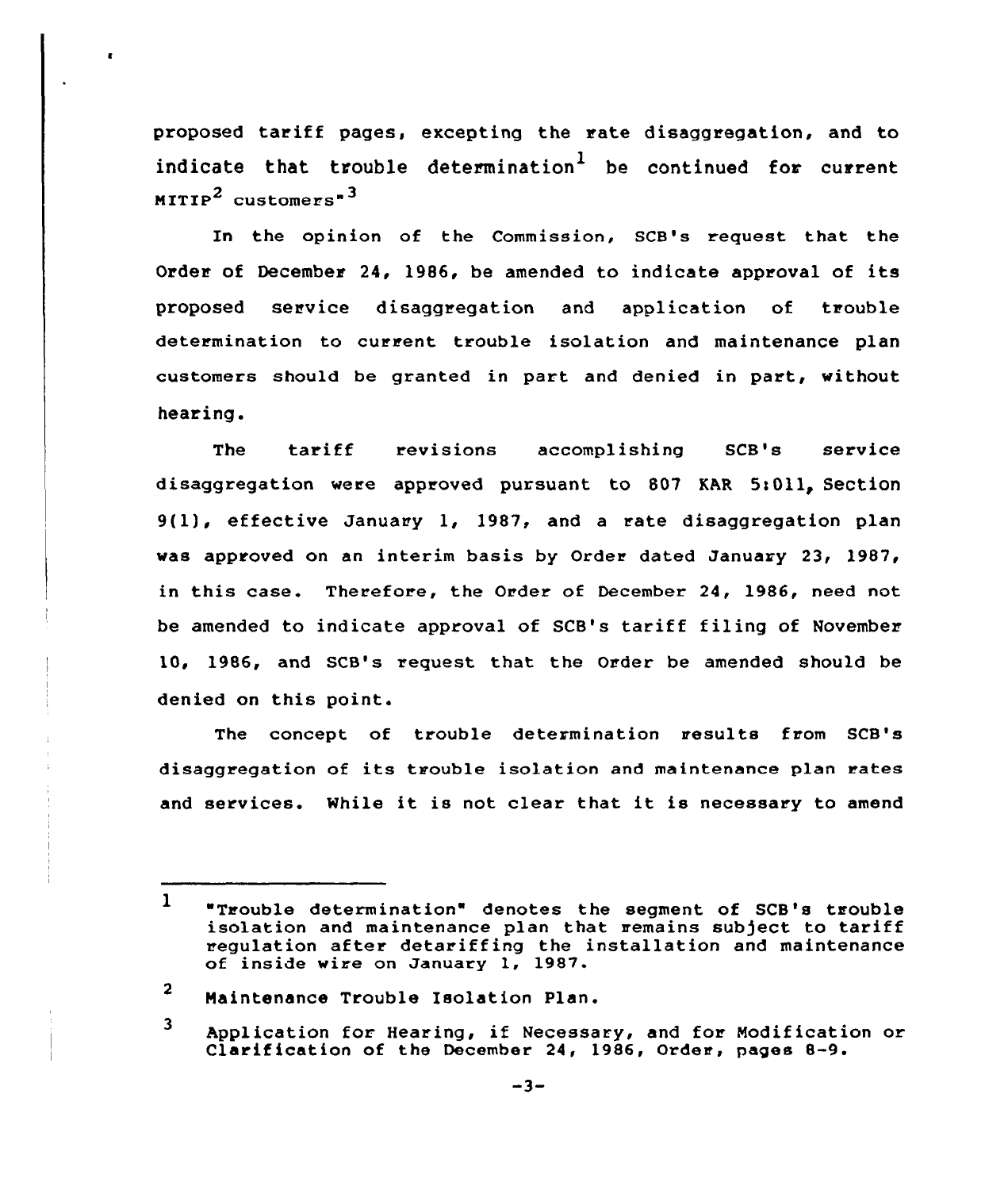the Order of December 24, 1986, to indicate that trouble determination rates and services should apply to current trouble isolation and maintenance plan customers, such application was contemplated by the Commission in approving SCB's tariff filing of November 10, 1986, and in its Order of January 23, 1987. Therefore, in order to prevent any uncertainty on this matter, in the opinion of the commission, the order of December 24, 1986, should be amended to indicate that trouble determination rates and services apply to current trouble isolation and maintenance plan customers.

## Ordering Paragraph No. 13

Ordering paragraph no. 13 in the Order of December 24, 1986, states that "LECs<sup>4</sup> shall not impose any restrictions on the removal, replacement, rearrangement, or maintenance of inside wire installed or maintained under tariff."<sup>5</sup>

In its application for hearing, SCB states that it "currently has Commission-approved tariffs in place which govern procedures and charges for removal, replacement or rearrangement of inside wire"<sup>6</sup> and that these tariff provisions could be construed as imposing restrictions in violation of the Order of December 24,

<sup>4</sup> Local exchange carriers.

<sup>5</sup> Administrative Case No. 305, Detariffing the Znstallation and Naintenance of Inside Wire, Order dated December 24, 1986, page 21, discussion at pages 13-14.

<sup>6</sup> Application for Hearing, page 6.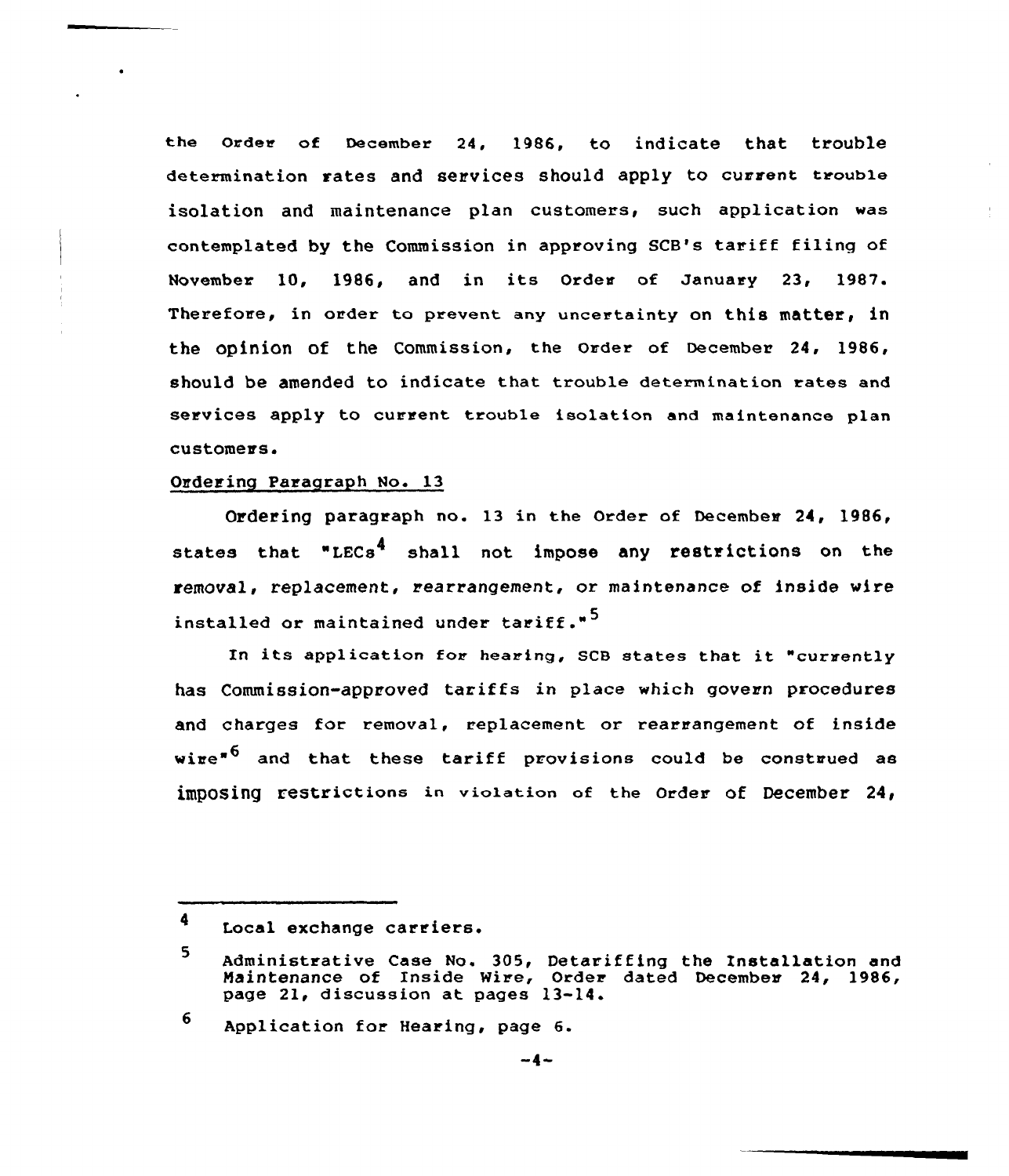1986. Therefore, SCB requests that the Commission "modify its Order to indicate that companies with approved tariffs for the removal, replacement ar rearrangement [of inside wire) need not delete or change them."<sup>7</sup>

In the case af SCB, tariff provisions governing the removal, replacement, or rearrangement of inside wire result from an Order of the Commission in Case No.  $8847.$ <sup>8</sup> in which the Commission ordered SCB to charge time and materials rates for the removal, replacement, or rearrangement of embedded complex inside wire.<sup>9</sup> At that time, procedures and charges associated with the removal, replacement, or rearrangement of inside wire were subject to tariff regulation. At this time, procedures and charges associated with the removal, replacement, or rearrangement of inside wire are nat subject to tariff regulation. Therefore, in the opinion of the Commission, SCB's request that the Order of December 24, 1986, be madified ta continue tariffed restrictions on the removal, replacement, ar rearrangement of inside wire should be denied and all LECs should remove any such restrictions from their tariffs.

# Ordering Paraqraph No. 14.

Ordering paragraph no. 14 in the Order of December 24, 1986, states that "LECs shall not impose any requirement that inside

and discussions.

 $\ddot{\phantom{1}}$ 

9

Ibid., Order dated January 18, 1984, discussion at page 79.

المناصب والمتحدث والمتحدث والمستحدث والمستحدث

 $\mathbf{7}$ Ibid.

<sup>8</sup> Case No. 8847, Notice of South Central Bell Telephone Company<br>of an Adjustment in its Intrastate Rates and Charges.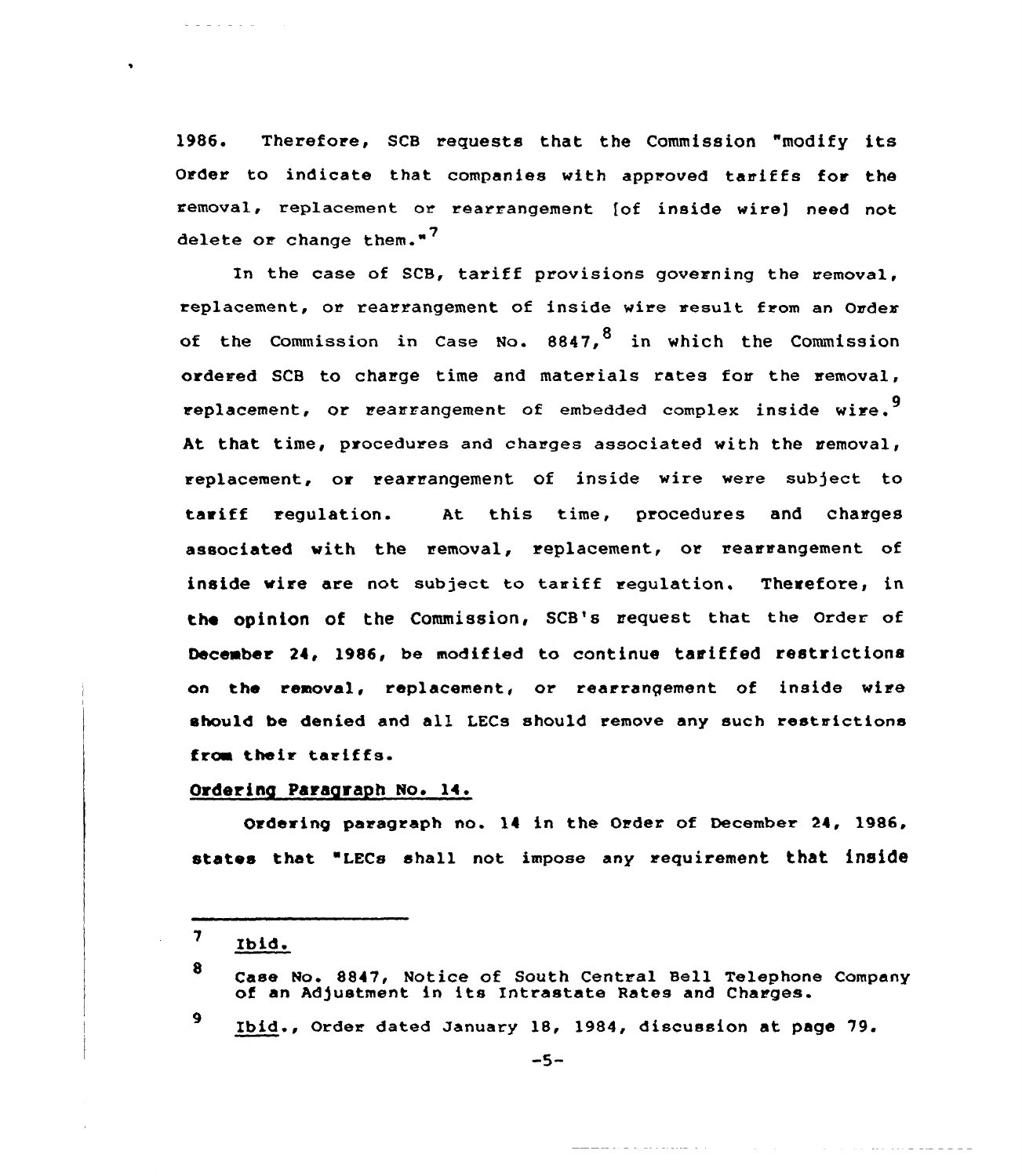wire installed or maintained under tariff be purchased and shall not impose any charge for the use of inside wixe installed or maintained under tariff." $^{10}$ 

In its application for hearing, SCB requests that the Commission modify ordering paragraph no. 14 in the Order of December 24, 1986, to "allow South Central Bell and any other LEC that has 'frozen wire charges' to continue to collect those monthly charges for complex inside wiring which are imposed on a customer-specific basis to amortize the cost of the complex inside wire. $n^{11}$ 

In the case of SCB, "frozen wire charges" result from an Order of the Commission in Case No. 8847, in which the Commission ordered SCB to disaggregate rates and charges associated with complex inside wire and to continue billing complex inside wire charges, at least until complex inside wire is fully amortized.<sup>12</sup>

In the Order of December 24, 1986, the Commission did not contemplate the elimination of "frozen wire charges" or any other rates and charges associated with the amortization of embedded inside wire. Such rates and charges are and will continue to be regulated rates and charges, at least until embedded inside wire is fully amortized. Therefore, in order to prevent any

 $11$  Application for Hearing, Page 4.

<sup>10</sup> Administrative Case No. 305, Order dated December 24, 1986, page 21, discussion at pages 13-14.

<sup>12</sup> Case Mo. 8847, Order dated January 18, 1984, discussion at pages 78-79.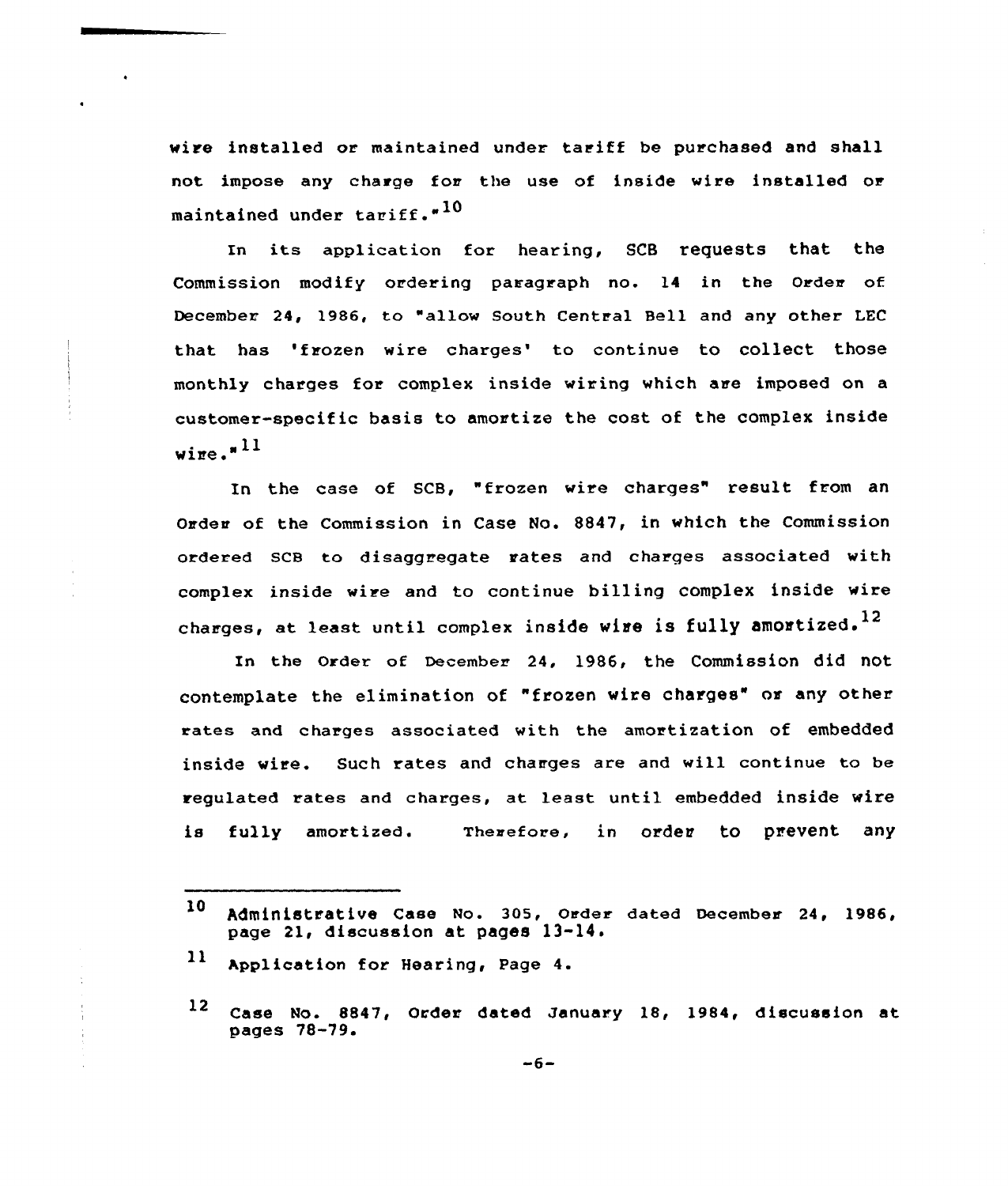uncertainty on this matter, in the opinion of the Commission, the Order of December 24, 1986, should be modified to indicate that "frozen wire charges" or any other rates and charges approved by the Commission and associated with the amortization of embedded inside wire are neither eliminated nor detariffed.

Also, in its application for hearing, SCB requests that ordering paragraph no. <sup>14</sup> be vacated insofar as it prohibits SCB from imposing any charge for the use of inside wire.<sup>13</sup> Similarly, CBT, in its motion for rehearing, "requests the right to charge for the use of and to sell any inside wire until it has been expensed or fully amortized."<sup>14</sup>

The prOViSiOn Of Ordering paragraph no. 14 that prohibits LECs from imposing any charge on the use of inside wire installed or maintained under tariff stems from <sup>a</sup> similar provision contained in an order of the Federal communications Commission ("FCC") in Common Carrier Docket No. 79-105.<sup>15</sup> However, unlike the Fcc, the commission did not modify its prohibition on imposing any charge for the use of inside wire installed or maintained

<sup>13</sup> Application for Hearing, pages 5-6.

 $14$ Motion for Rehearing, page 7.

<sup>15</sup> Common Carrier Docket No. 79-105, Detariffing the Installation and Maintenance of Inside Wire.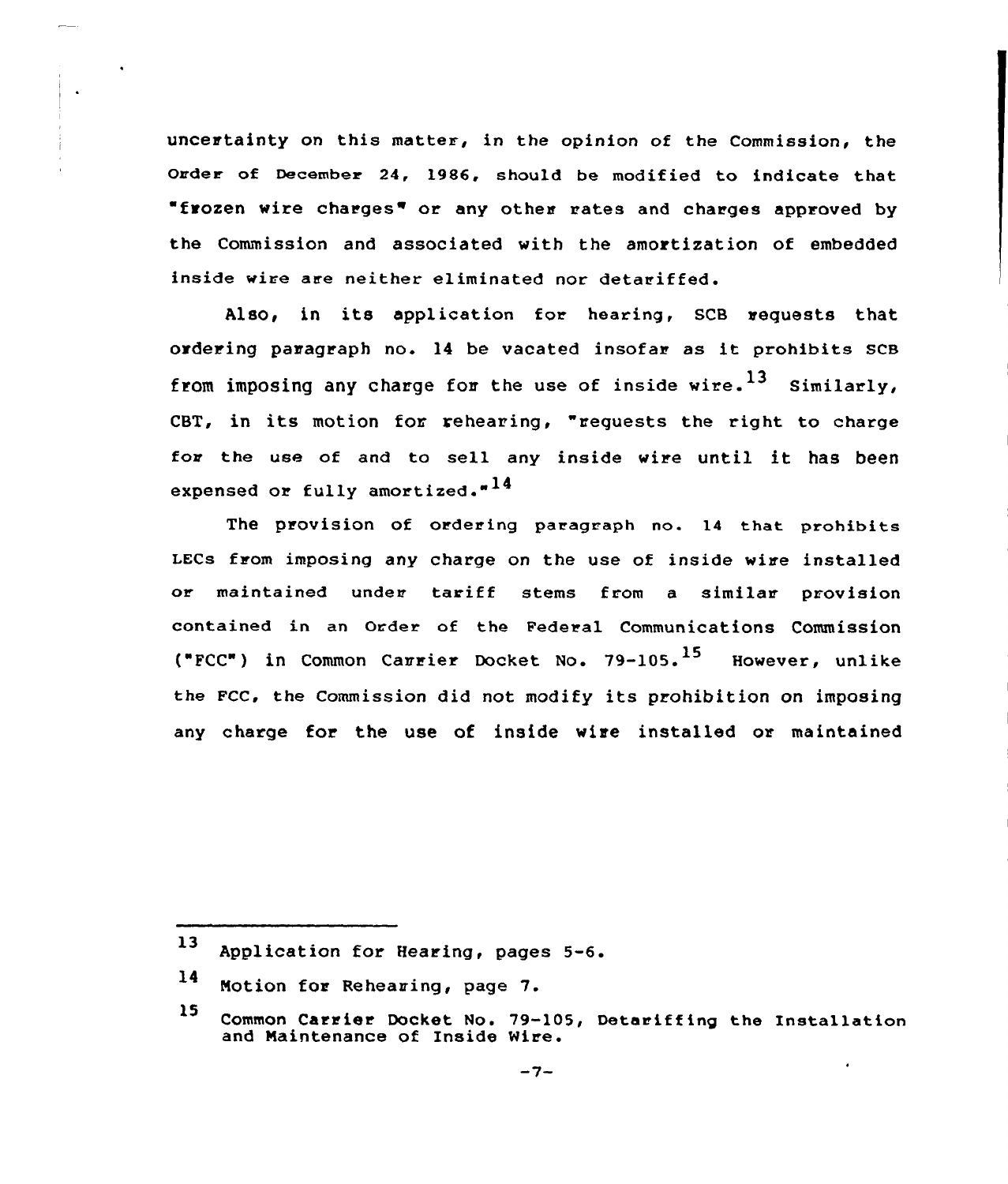under tariff to indicate that the prohibition did not apply to charges associated with the amortization of embedded inside wire. $^{16}$ 

As discussed above, in the Order of December 24, 1986, the Commission did not intend to eliminate or detariff "frozen wire charges" or any other rates and charges associated with the amortization of embedded inside wire. Also, as discussed above, the Commission will modify the Order of December 24, 1986, to indicate that "frozen wire charges" or any other rates and charges approved by the Commission and associated with the amortization of embedded inside wire are neither eliminated nor detariffed. In the opinion of the Commission, this modification is sufficient to address SCB's concern that the Order "unnecessarily deprives South Central Bell of source of revenue which will help defray its regulated revenue requirement. $n^{17}$  Therefore, SCB's request that ordering paragraph no. 14 be vacated, should be denied. Also, in the opinion of the Commission, this modification is sufficient to address CBT's request for the right to charge for the use of inside wire and for the right to sell inside wire, inasmuch as CBT may propose rates and charges associated with the amortization of inside wire and may propose an inside wire sale plan under the terms of the Order. Therefore, CBT's request for rehearing on inside wire rates and charges and sale of inside wire should be denied.

- <sup>16</sup> Ibid., page 21, footnote no. 74.
- <sup>17</sup> Application for Hearing, page 5.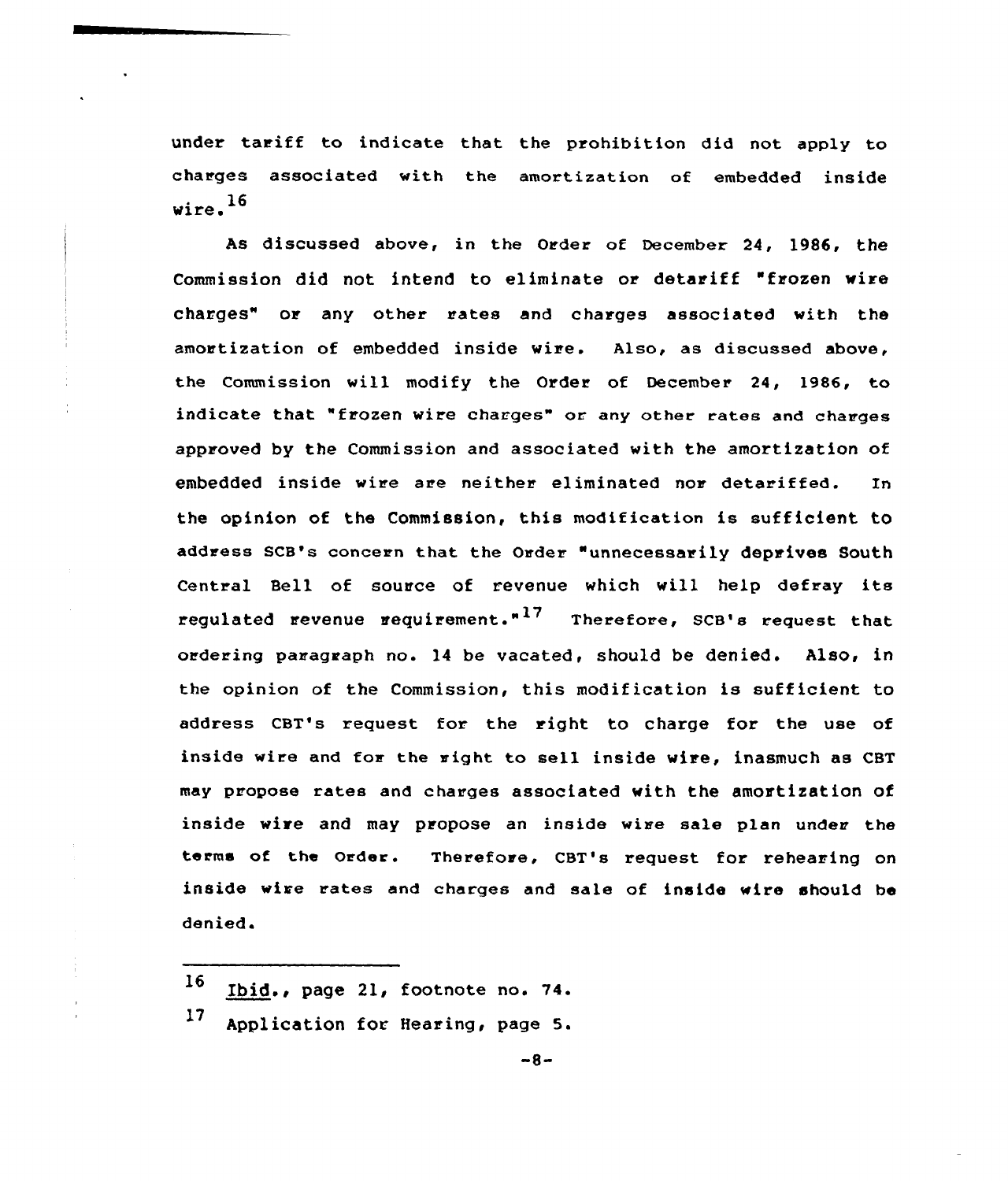### Ordering Paragraph No. 17

Ordering paragraph No. 17 in the Order of December 24, 1986, states that "LECs shall not disconnect regulated services for the nonpayment of detariffed installation and maintenance of inside wire charges."<sup>18</sup>

In its application for hearing, SCB requests that the Commission vacate ordering paragraph no. 17 in the Order of December 24, 1986, on the basis that "If customers are notified and agree to the potential termination of their telephone service for failure to pay detariffed installation or maintenance charges, South Central Bell should be allowed to enforce the provisions of that agreement. $19$ 

In the opinion of the Commission, the monopoly power represented by an LEC's authority to disconnect a customer for nonpayment under Commission rules and regulations should not be extended to include disconnection of service for nonpayment of detariffed charges that do not represent an asset of value to the LEC. Such an extension of authority would provide LECs that opt to provide installation and maintenance of inside wire services with a collection mechanism unavailable to non-LEC vendors. Also, such an extension of authority would provide LECs that opt to provide installation and maintenance of inside wire services with an unnecessary competitive advantage over non-LEC vendors through lower operating costs in the form of lower uncollectibles losses

<sup>18</sup> Administrative Case. No. 305, page 22.

<sup>19</sup> Application for Hearing, pages 7-8.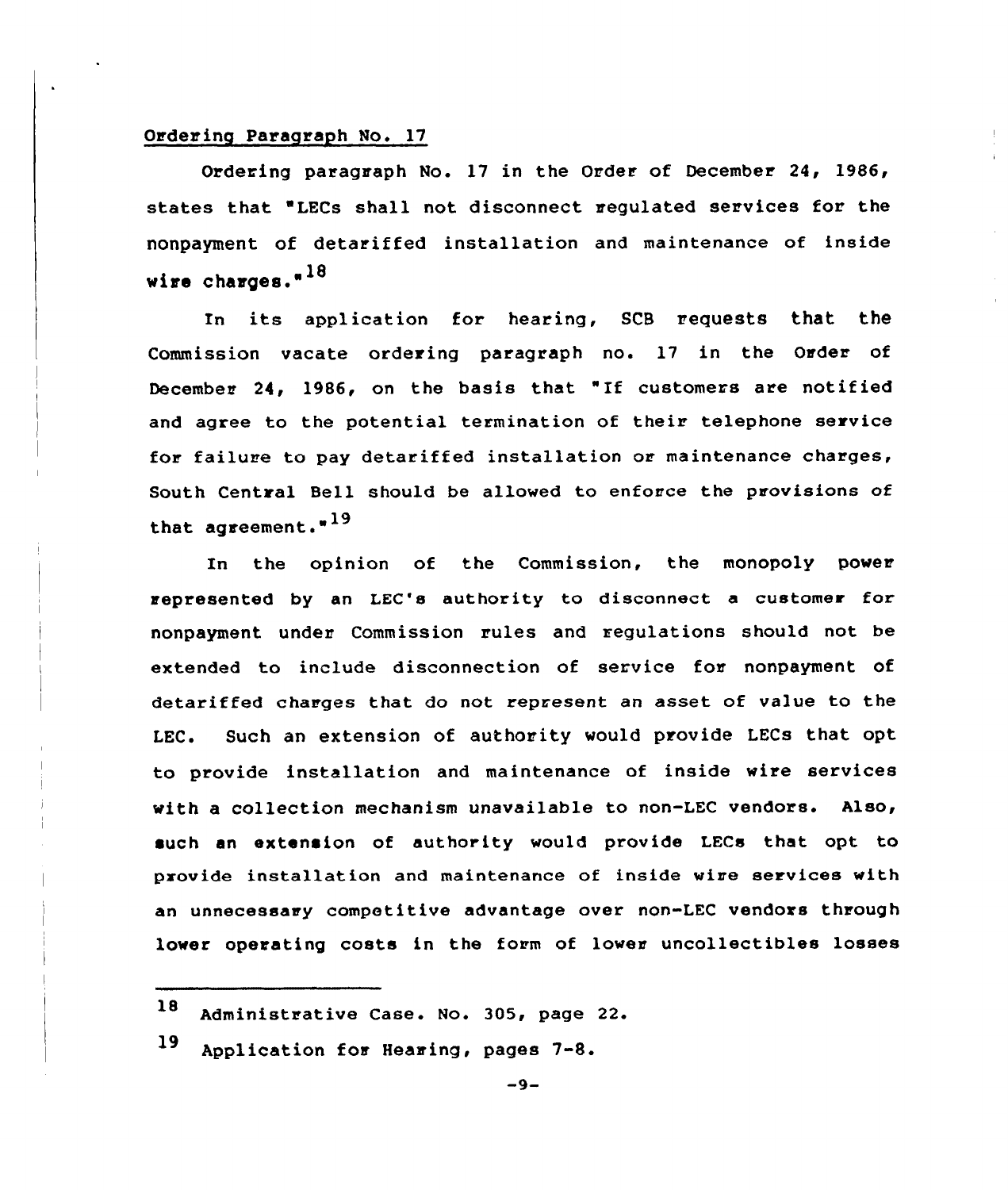and reduced market risk. Furthermore, disconnection of requlated services for nonpayment of detariffed charges would result in an unnecessary loss of revenue to recover regulated revenue requirement. Therefore, SCB's request to vacate ordering paragraph no. 17 in the Order of December 24, 1986, should be denied.

### Ordering Paragraph No. 19

Ordering paragraph no. 19 in the Order of December 24, 1986, states that "In the event of a reported service problem, LECs providing maintenance of inside wire service should advise the customer of the possibility of maintenance of inside wire charges and that maintenance of inside wire service can be obtained from non-LEC sources." $20$ 

In its motion for rehearing, CBT requests rehearing on ordering paragraph no. 19 in the Order of December 24, 1986, on the grounds that {1) CBT already notifies customers of installation and maintenance of inside vire options through various media, (2) CBT already advises customers of the possibility of maintenance of inside vire charges when service problems are reported, and (3) "The LECs vill be offering wire maintenance programs as an unregulated service and in competition with various vendors and it is unfair to require the telephone companies to inform customers on a daily and repetitive basis of competitive sources for wire maintenance." $21$ 

21 Motion for Rehearing, page 8.

 $-10-$ 

<sup>20</sup> Administrative Case No. 305, page 22.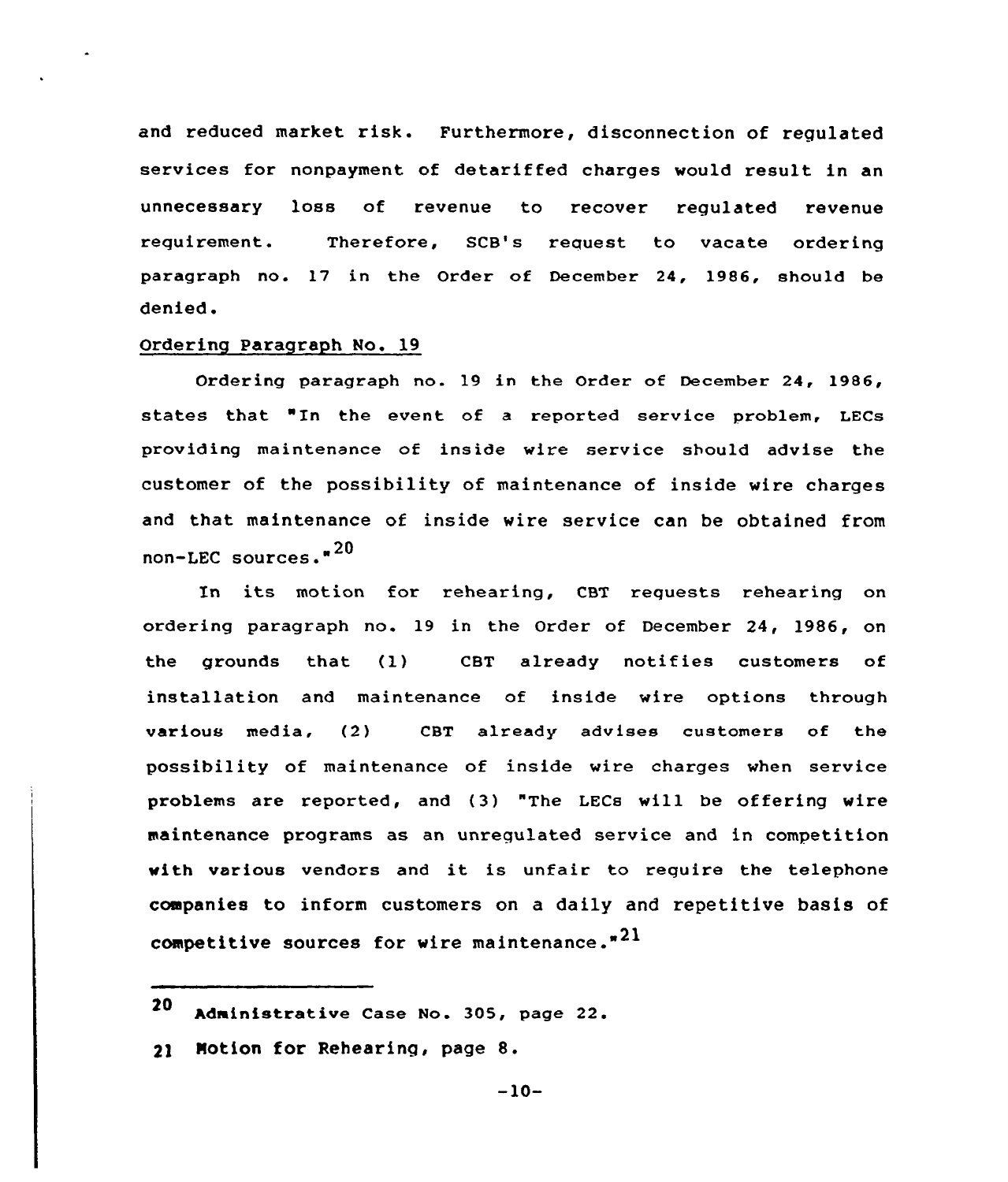In its application for hearing, SCB requests that the Commission vacate ordering paragraph no. 19 in the Order of December 24, 1986, on the grounds that (1) imposing conditions on detariffed maintenance of inside wire services is inconsistent with detariffing maintenance of inside wire services, {2) SCB would suffer the consequences of failure to reach agreements with its customers concerning maintenance of inside wire charges, and (3) should not be required to advise customers that maintenance of inside wire services can be obtained from sources other than  $SCB<sub>2</sub>$ <sup>22</sup>

In the opinion of the Commission, CBT's motion for rehearing and SCB's application for hearing raise questions sufficient to merit meheexing an the issue of the requirements contained in ordering paragraph no. 19 in the Order of December 24, 1986. Therefore, CBT's motion for rehearing on this issue should be granted and SCB's application for hearing to vacate ordering paragraph no. 19 should be denied.

# Ordering Paragraph No. 22

Ordering paragraph no. 22 in the Order of December 24, 19S6, states that "LECs should make every effort to correctly identify a problem as being in the LECs or customers' portion of the network and if the LEC incorrectly identifies a service problem as being

<sup>22</sup> Application for Hearing, page 6-7.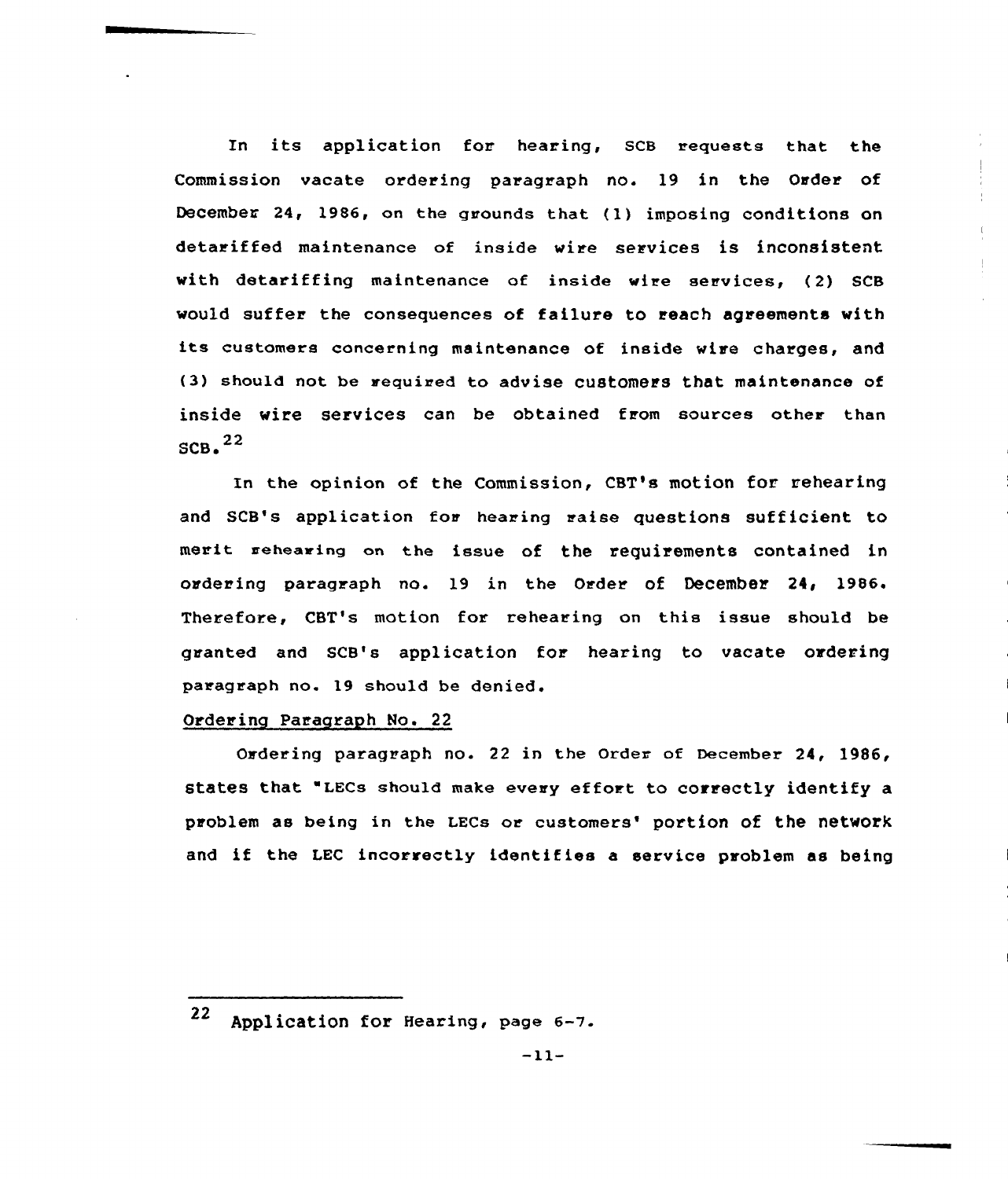the customer's responsibility, then the LEC should reimburse the customer for any reasonable expenses incurred to further isolate the source of the service problem.<sup>523</sup>

In its motion for rehearing, CBT requests that ordering paragraph no. 22 "be deleted from the Commission's Order or not applied to Cincinnati Bell."<sup>24</sup> CBT further notes that its General Exchange Tariff contains liability provisions adequate to protect customer interests and requests that the Commission clarify the Order to define "reasonable reimbursement" in the cases of misidentified service problems.

In its application for hearing, SCB requests that the Commission vacate ordering paragraph No. 22 in the Order of December 24, 1986, on the grounds that (1) the requirements of ordering paragraph no. 22 are unnecessary, (2) the requirements of ordering paragraph no. 22 are impractical, (3) the Commission cannot enforce the requirements of ordering paragraph no. 22, and (4) there is no evidence of record to support the requirements of ordering paragraph no. 22.<sup>25</sup>

In the opinion of the Commission, CBT's motion for rehearing and SCB's application for hearing raise questions sufficient to merit rehearing on the issue of the requirements contained in ordering paragraph no. 22 in the Order of December 24, 1986. Therefore, CBT's motion for rehearing to delete ordering paragraph

<sup>23</sup> Administrative Case No. 305, page 23.

<sup>24</sup> Motion for Rehearing, page 9.

 $25$  Application for Hearing, pages  $1-4$ .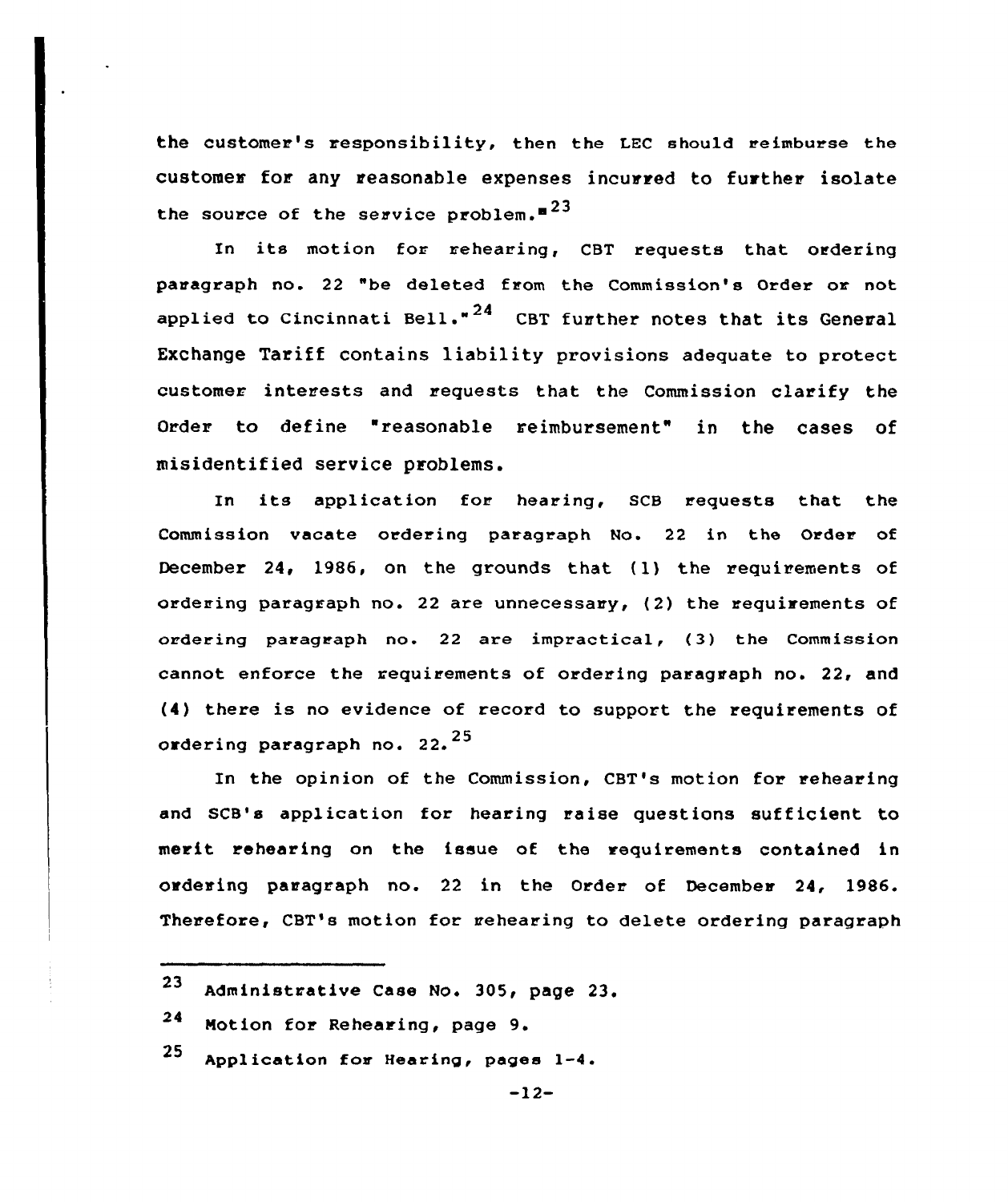no. <sup>22</sup> or not apply it to CBT should be denied. Also, SCB's application for hearing to vacate ordering paragraph no. 22 should be denied.

Findings and Orders

The Commission, having considered the evidence of record and being advised, is of the opinion and finds that:

1. CBT's motion for rehearing on the issue of rate uniformity should be granted.

2. SCB's application for hearing to amend the Order of December 24, 1986, to indicate approval of its tariff filing of November 10, 1986, should be denied .

3. SCB's application for hearing to amend the Order of December 24< 1986, to indicate that trouble determination rates and services apply to current trouble isolation and maintenance plan customers should be granted.

4. SCB's application for hearing to modify the Order of December 24, 1986, to continue tariffed restrictions on the removal, replacement, or rearrangement of inside wire should be denied and all LECs should remove any such restrictions from their tariffs.

5. SCB's application for hearing to modify the Order of December 24, 1986, to indicate that "frozen wire charges" or any other rates and charges approved by the Commission and associated with the amortization of embedded inside wire are neither eliminated nor detariffed should he granted.

 $-13-$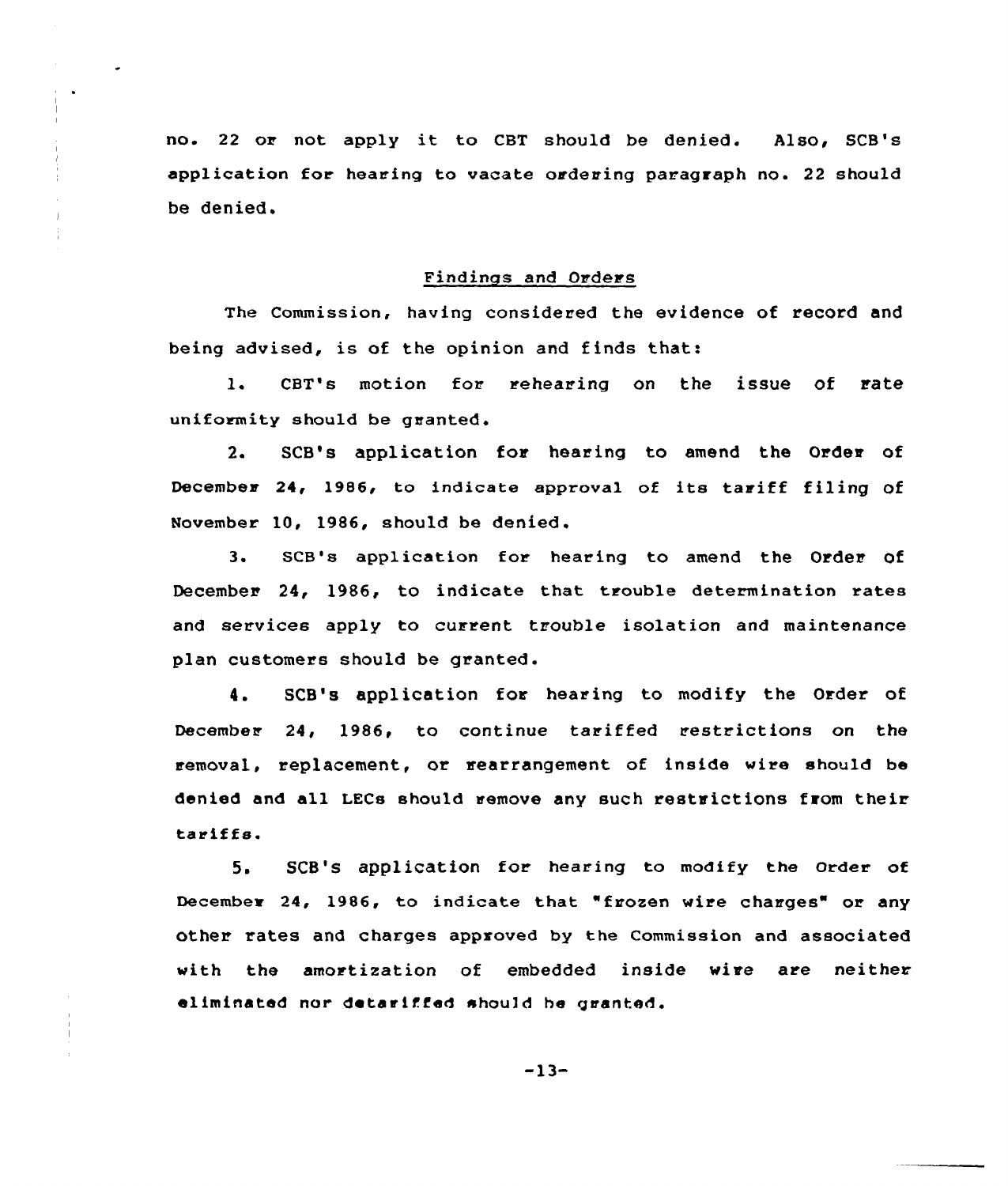6. SCB's application for hearing to vacate ordering paragraph no. 14 in the Order of December 24, 1986, should be denied.

 $\ddot{\phantom{1}}$ 

7. CBT's motion for rehearing on the issues of inside wire rates and charges and sale of inside wire should be denied.

8. SCB's application for hearing to vacate ordering paragraph no. 17 in the Order of December 24, 1986, should be denied.

9. CBT's motion for rehearing on the issue of the requirements contained in ordering paragraph no. 19 in the Order of December 24, 1986, should be granted.

10. SCB's application for hearing to vacate ordering paragraph no. 19 in the Order of December 24, 1986, should be denied.

 $11.$ CBT's motion for rehearing to delete ordering pargaraph no. <sup>22</sup> in the Order of December 24, 1986, or not apply it to CBT should be denied.

12. SCB's application for hearing to vacate ordering paragraph no. 22 in the Order of December 24, 1986, should be denied.

13. Rehearing on the requirements contained in ordering paragraph no. 22 in the Order of December 24, 1986, should be granted.

14. Interested parties may file testimony on the rehearing issues identif ied in this Order no later than February 18, 1987.

 $-14-$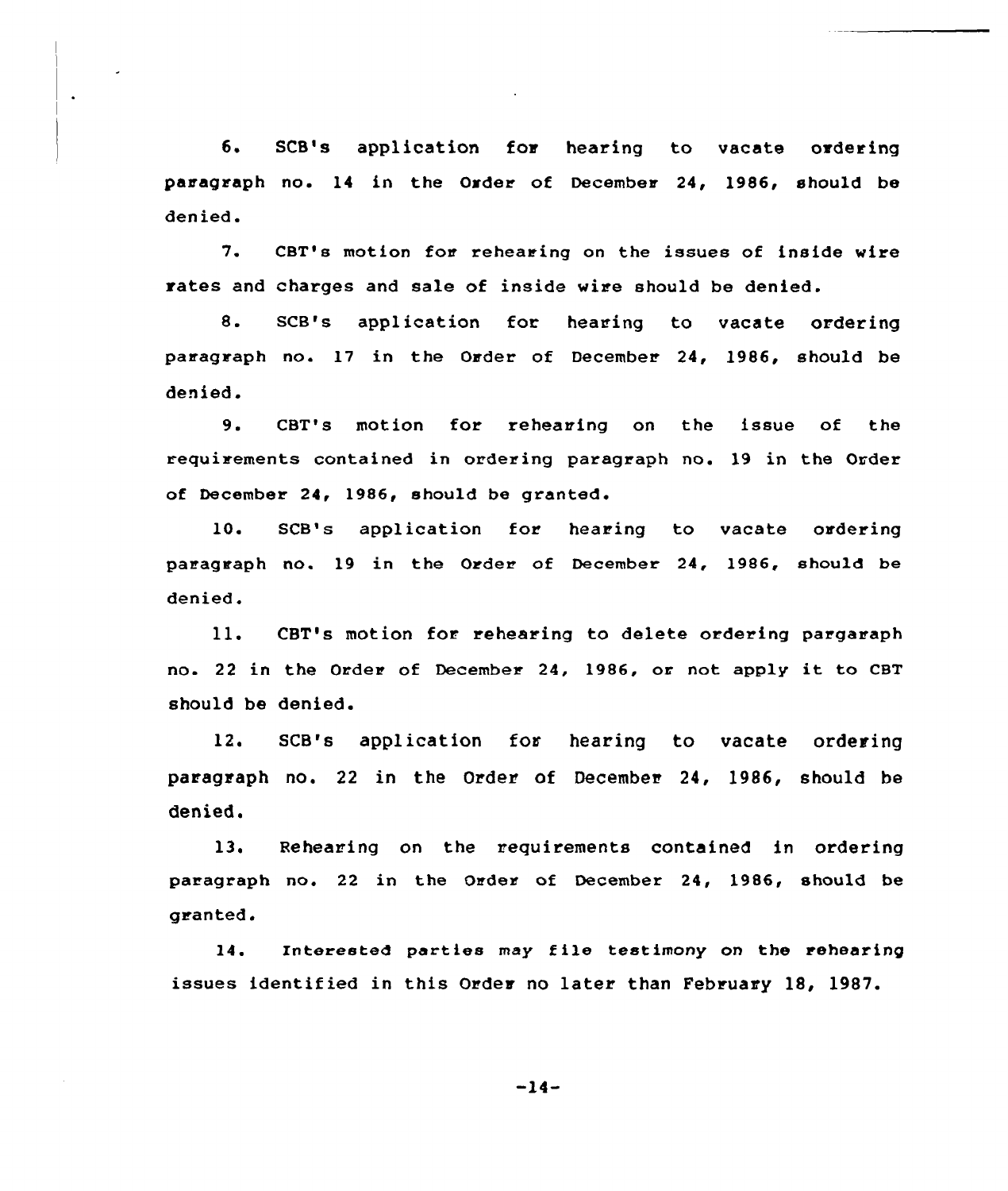IT IS THEREFORE ORDERED that:

1. CBT's motion for rehearing on the issue of rate uniformity be and it hereby is granted.

2. SCB's application for hearing to amend the Order of December 24, 1986, to indicate approval of its tariff filing of November 10, 1986, be and it hereby is denied'.

 $3.$ SCB's application for hearing to amend the Order of December 24, 1986, to indicate that trouble determination rates and services apply to current trouble isolation and maintenance plan customers be and it hereby is granted, and the Order is so amended.

4. SCB's application for hearing to modify the Order of December 24, 1986, to continue tariffed restrictions on the removal, replacement, or rearrangement of inside wire be and it hereby is denied, and all LECs shall remove any such restrictions from their tariffs.

5. SCB's application for hearing to modify the Order of December 24, 1986, to indicate that "frozen wire charges" or any other rates and charges approved by the Commission and associated with the amortization of embedded inside wire are neither eliminated nor detariffed be and it hereby is granted, and the Order is so modified.

6. SCB's application for hearing to vacate ordering paragraph no. 14 in the Order of December 24, 1986, be and it hereby is denied.

 $-15-$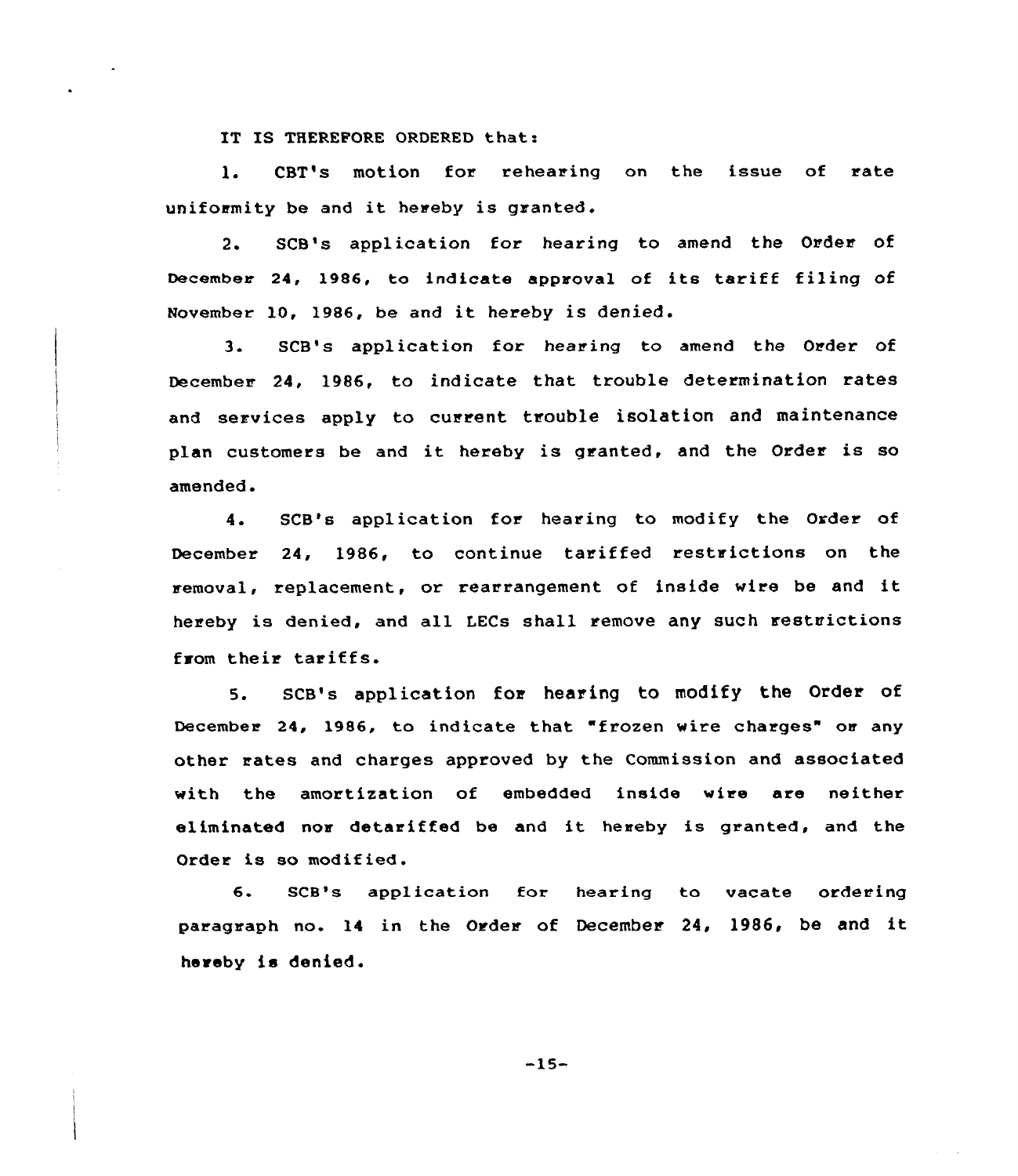7. CBT's motion for rehearing on the issuing of inside wire rates and charges and sale of inside wire be and it hereby is denied.

8. SCB's application for hearing to vacate ordering paragraph no. <sup>17</sup> in the Order of December 24, 1986, be and it hereby is denied.

9. CBT's motion for rehearing on the issue of the requirements contained in ordering paragraph no. 19 in the Order of December 24, 1986, be and it hereby is granted.

10. SCB's application for hearing to vacate ordering paragraph no. <sup>19</sup> in the Order of December 24, 1986, be and it hereby is denied.

11. CBT's motion for rehearing to delete ordering paragraph no. 22 in the Order of December 24, 1986, or not apply it to CBT be and it hereby is denied.

12. SCB's application for hearing to vacate ordering paragraph no. 22 in the Order of December 24, 1986, be and it hereby is denied.

13. Rehearing on the requirements contained in ordering paragraph no. <sup>22</sup> in the Order of December 24, 1986, be and it hereby is granted.

14. Interested parties shall file testimony on the rehearing issues identified in this Order no later than February 18, 1987.

15. Rehearing on the issues identified in this Order be and it hereby is scheduled at 9:00 a.m., E.S.T., on Narch 4, 1987, in the Commission's offices at Frankfort, Kentucky.

-16-